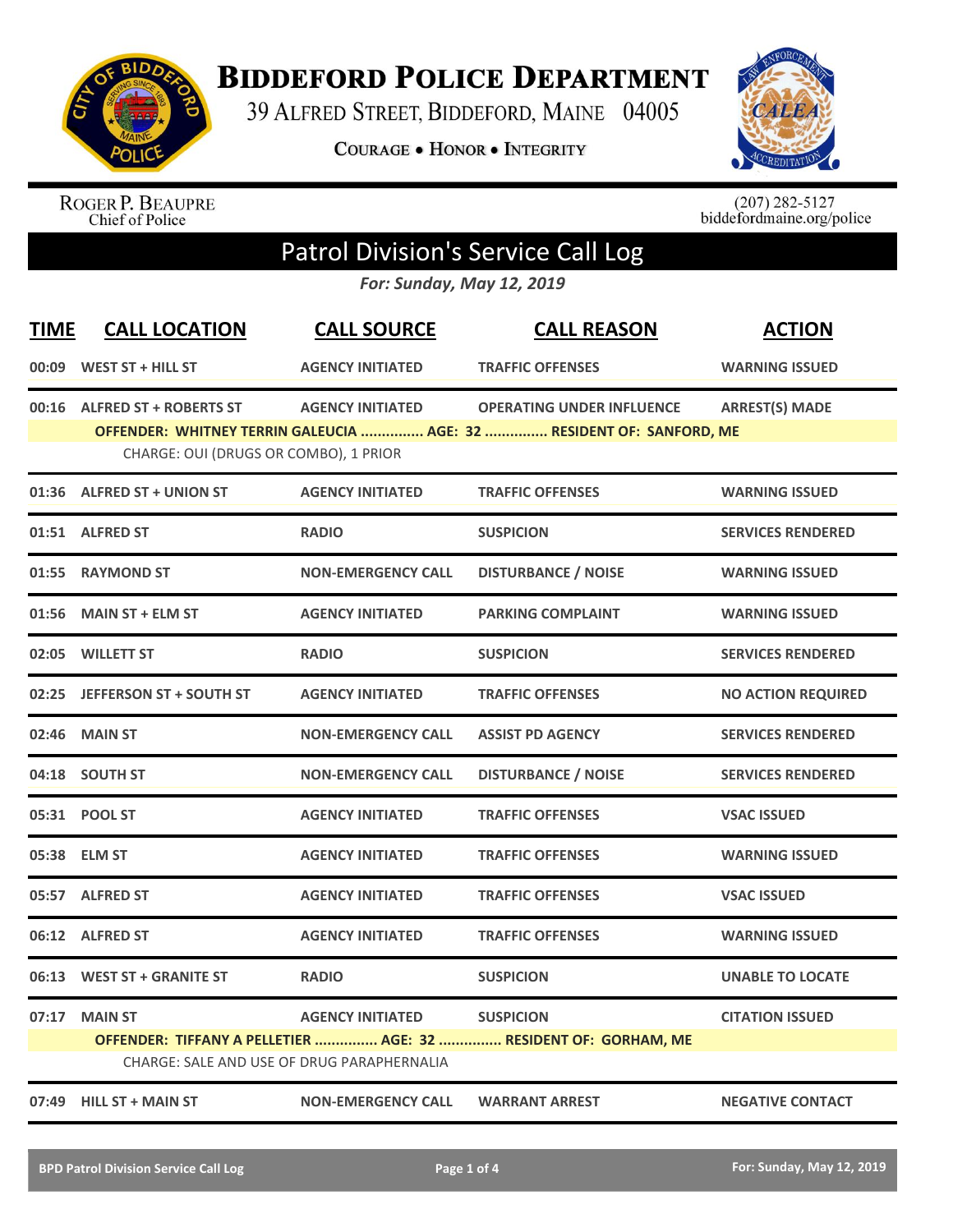| <b>TIME</b> | <b>CALL LOCATION</b>                                     | <b>CALL SOURCE</b>        | <b>CALL REASON</b>                                                                           | <b>ACTION</b>               |
|-------------|----------------------------------------------------------|---------------------------|----------------------------------------------------------------------------------------------|-----------------------------|
| 08:56       | <b>POOL ST + CHRISTOPHERS WHA AGENCY INITIATED</b>       |                           | <b>TRAFFIC OFFENSES</b>                                                                      | <b>WARNING ISSUED</b>       |
|             | 08:57 HILL ST + WEST ST                                  | <b>AGENCY INITIATED</b>   | <b>TRAFFIC OFFENSES</b>                                                                      | <b>WARNING ISSUED</b>       |
|             | 09:02 WEST ST                                            | <b>AGENCY INITIATED</b>   | <b>TRAFFIC OFFENSES</b>                                                                      | <b>WARNING ISSUED</b>       |
|             | 09:02 ALFRED ST                                          | <b>WALK-IN AT STATION</b> | <b>PAPERWORK</b>                                                                             | <b>PAPERWORK SERVED</b>     |
|             | 09:42 PROSPECT ST                                        | <b>AGENCY INITIATED</b>   | <b>PAPERWORK</b>                                                                             | <b>PAPERWORK NOT SERVED</b> |
|             | 09:48 MAIN ST                                            | <b>AGENCY INITIATED</b>   | <b>PAPERWORK</b>                                                                             | <b>PAPERWORK NOT SERVED</b> |
|             | 09:56 MAIN ST + RAILROAD AVE                             | <b>AGENCY INITIATED</b>   | <b>SUSPICION</b>                                                                             | <b>NEGATIVE CONTACT</b>     |
|             | 10:02 ALFRED ST + BACON ST                               | <b>AGENCY INITIATED</b>   | <b>TRAFFIC OFFENSES</b>                                                                      | <b>WARNING ISSUED</b>       |
|             | <b>10:02 MAIN ST</b>                                     | <b>E-911 CALL</b>         | 911 MISUSE                                                                                   | <b>WARNING ISSUED</b>       |
|             | 10:11 ALFRED ST                                          | <b>AGENCY INITIATED</b>   | <b>TRAFFIC OFFENSES</b>                                                                      | <b>WARNING ISSUED</b>       |
| 10:19       | <b>EDWARDS AVE + ALFRED ST</b>                           | <b>AGENCY INITIATED</b>   | <b>ALL OTHER</b>                                                                             | <b>SERVICES RENDERED</b>    |
|             | 10:25 ELM ST                                             | <b>AGENCY INITIATED</b>   | <b>TRAFFIC OFFENSES</b>                                                                      | <b>VSAC ISSUED</b>          |
|             | <b>10:26 MAIN ST</b><br><b>CHARGE: CRIMINAL TRESPASS</b> | <b>NON-EMERGENCY CALL</b> | <b>SUSPICION</b><br>OFFENDER: MICHAEL DAVID BISSONNETTE  AGE: 54  RESIDENT OF: BIDDEFORD, ME | <b>REPORT TAKEN</b>         |
|             | 10:32 ELM ST                                             | <b>E-911 CALL</b>         | 911 MISUSE                                                                                   | <b>NO ACTION REQUIRED</b>   |
| 10:49       | <b>PRECOURT ST</b>                                       | <b>AGENCY INITIATED</b>   | <b>TRAFFIC OFFENSES</b>                                                                      | <b>WARNING ISSUED</b>       |
|             | 10:58 ELM ST                                             | <b>AGENCY INITIATED</b>   | <b>TRAFFIC OFFENSES</b>                                                                      | <b>WARNING ISSUED</b>       |
|             | 11:07 WEST ST                                            | <b>AGENCY INITIATED</b>   | <b>TRAFFIC OFFENSES</b>                                                                      | <b>WARNING ISSUED</b>       |
|             | 11:10 ELM ST                                             | <b>AGENCY INITIATED</b>   | <b>TRAFFIC OFFENSES</b>                                                                      | <b>VSAC ISSUED</b>          |
|             | 11:23 HILL ST                                            | <b>AGENCY INITIATED</b>   | <b>TRAFFIC OFFENSES</b>                                                                      | <b>WARNING ISSUED</b>       |
|             | 11:32 POOL ST                                            | <b>NON-EMERGENCY CALL</b> | <b>CHECK WELFARE</b>                                                                         | <b>REPORT TAKEN</b>         |
|             | 11:37 MAY ST                                             | <b>AGENCY INITIATED</b>   | <b>TRAFFIC OFFENSES</b>                                                                      | <b>WARNING ISSUED</b>       |

**11:48 MAY ST AGENCY INITIATED TRAFFIC OFFENSES VSAC ISSUED 12:14 HILLS BEACH RD E-911 CALL 911 MISUSE SERVICES RENDERED 12:36 YALE ST NON-EMERGENCY CALL PARKING COMPLAINT GONE ON ARRIVAL 12:54 HILL ST AGENCY INITIATED TRAFFIC OFFENSES WARNING ISSUED**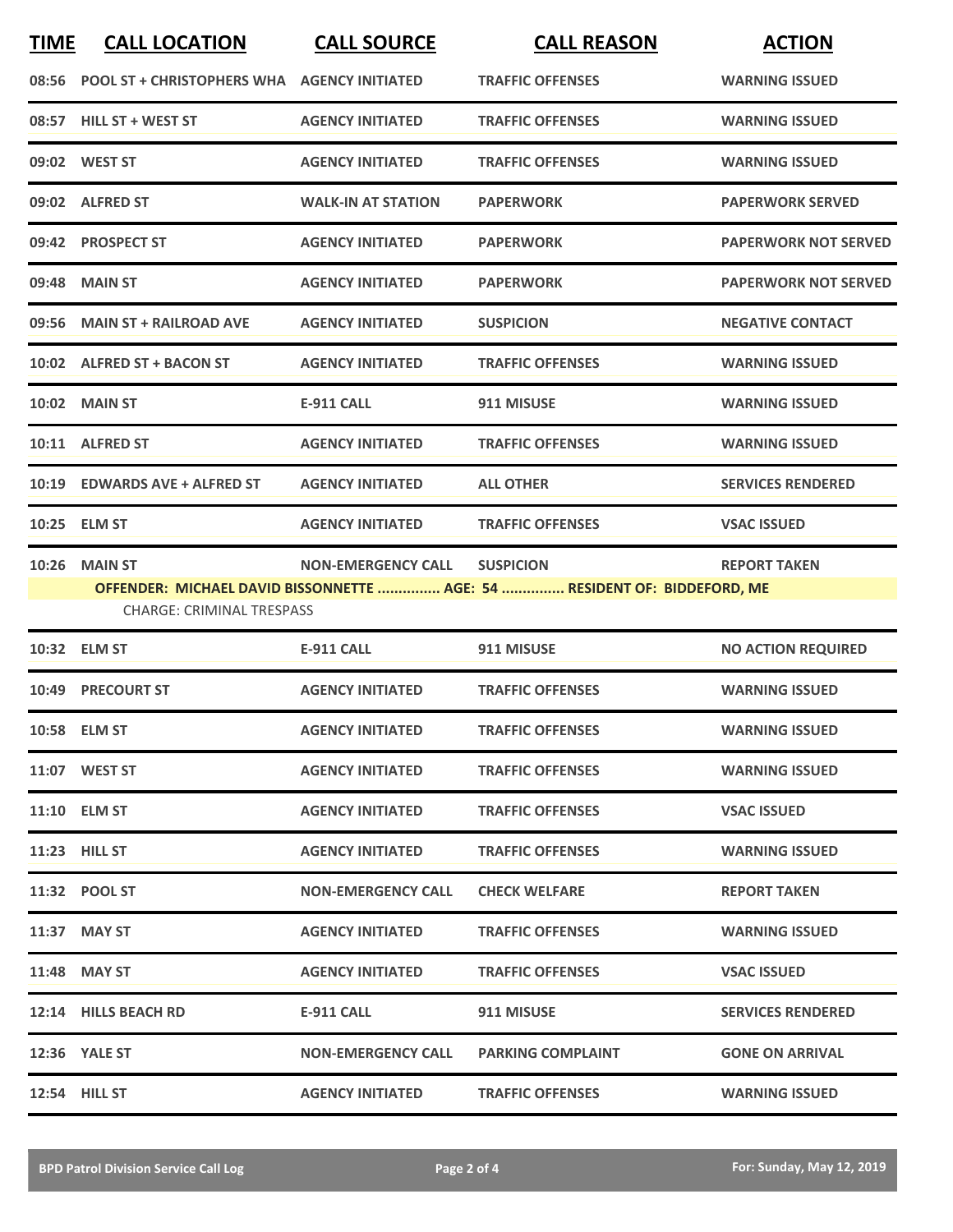| <b>TIME</b> | <b>CALL LOCATION</b>                                | <b>CALL SOURCE</b>        | <b>CALL REASON</b>                                                  | <b>ACTION</b>                |
|-------------|-----------------------------------------------------|---------------------------|---------------------------------------------------------------------|------------------------------|
|             | 12:57 FIRST ST                                      | <b>NON-EMERGENCY CALL</b> | <b>DISTURBANCE / NOISE</b>                                          | <b>WARNING ISSUED</b>        |
|             | 13:02 HILL ST                                       | <b>AGENCY INITIATED</b>   | <b>TRAFFIC OFFENSES</b>                                             | <b>WARNING ISSUED</b>        |
|             | 13:10 HILL ST                                       | <b>AGENCY INITIATED</b>   | <b>TRAFFIC OFFENSES</b>                                             | <b>WARNING ISSUED</b>        |
|             | 13:11 FOX FARM RD                                   | <b>WALK-IN AT STATION</b> | <b>DOMESTIC COMPLAINTS</b>                                          | <b>REPORT TAKEN</b>          |
|             | 13:24 STATE ST                                      | <b>WALK-IN AT STATION</b> | <b>SUSPICION</b>                                                    | <b>REPORT TAKEN</b>          |
|             | 13:34 ALFRED ST                                     | <b>NON-EMERGENCY CALL</b> | <b>COURT ORDERED CHECK IN</b>                                       | <b>CALL TRANSFERRED</b>      |
|             | 13:41 BERNARD AVE                                   | <b>NON-EMERGENCY CALL</b> | <b>HARASSMENT</b>                                                   | <b>SERVICES RENDERED</b>     |
|             | 13:58 FOSS ST                                       | <b>NON-EMERGENCY CALL</b> | <b>ASSAULT</b>                                                      | <b>CITATION ISSUED</b>       |
|             |                                                     |                           | OFFENDER: KENNITH ERIC MCQUEEN  AGE: 31  RESIDENT OF: BIDDEFORD, ME |                              |
|             | <b>CHARGE: ASSAULT</b>                              |                           |                                                                     |                              |
|             | 14:19 MASON ST                                      | <b>NON-EMERGENCY CALL</b> | <b>MESSAGE DELIVERY</b>                                             | <b>REFERRED OTHER AGENCY</b> |
|             | 14:54 SUMMER ST                                     | <b>NON-EMERGENCY CALL</b> | <b>PARKING COMPLAINT</b>                                            | <b>SERVICES RENDERED</b>     |
|             | <b>15:41 MAIN ST</b>                                | <b>AGENCY INITIATED</b>   | <b>WARRANT ARREST</b>                                               | <b>NEGATIVE CONTACT</b>      |
|             | 15:54 ELM ST                                        | <b>AGENCY INITIATED</b>   | <b>TRAFFIC OFFENSES</b>                                             | <b>VSAC ISSUED</b>           |
|             | 15:58 SOUTH ST                                      | <b>AGENCY INITIATED</b>   | <b>PAPERWORK</b>                                                    | <b>PAPERWORK NOT SERVED</b>  |
|             | 16:06 ALFRED ST                                     | <b>AGENCY INITIATED</b>   | <b>PAPERWORK</b>                                                    | <b>PAPERWORK SERVED</b>      |
|             | 16:33 BOULDER WAY                                   | <b>NON-EMERGENCY CALL</b> | <b>HARASSMENT</b>                                                   | <b>SERVICES RENDERED</b>     |
|             | 16:46 HILL ST + HUBERT ST                           | <b>AGENCY INITIATED</b>   | <b>TRAFFIC OFFENSES</b>                                             | <b>WARNING ISSUED</b>        |
|             | 17:03 PIERSONS LN                                   | <b>NON-EMERGENCY CALL</b> | <b>CIVIL COMPLAINT</b>                                              | <b>REFERRED OTHER AGENCY</b> |
|             | 17:06 ALFRED ST                                     | <b>AGENCY INITIATED</b>   | <b>TRAFFIC OFFENSES</b>                                             | <b>NO ACTION REQUIRED</b>    |
|             | 17:13 POOL ST + MEETINGHOUSE RD    AGENCY INITIATED |                           | <b>TRAFFIC OFFENSES</b>                                             | <b>WARNING ISSUED</b>        |
|             | 17:35 PIERSONS LN                                   | <b>NON-EMERGENCY CALL</b> | <b>CIVIL COMPLAINT</b>                                              | <b>CIVIL COMPLAINT</b>       |
|             | 17:52 ALFRED ST                                     | <b>AGENCY INITIATED</b>   | <b>TRAFFIC OFFENSES</b>                                             | <b>WARNING ISSUED</b>        |
|             | 18:22 BIRCH ST + FOSS ST                            | <b>AGENCY INITIATED</b>   | <b>TRAFFIC OFFENSES</b>                                             | <b>WARNING ISSUED</b>        |
|             | 18:24 WEST ST                                       | <b>NON-EMERGENCY CALL</b> | <b>ASSIST PD AGENCY</b>                                             | <b>SERVICES RENDERED</b>     |
|             | 18:32 ELM ST                                        | <b>E-911 CALL</b>         | <b>ASSAULT</b>                                                      | <b>CITATION ISSUED</b>       |
|             |                                                     |                           | OFFENDER: JIMMY BRESETTE  AGE: 43  RESIDENT OF: WESTBROOK, ME       |                              |
|             | <b>CHARGE: ASSAULT</b>                              |                           |                                                                     |                              |